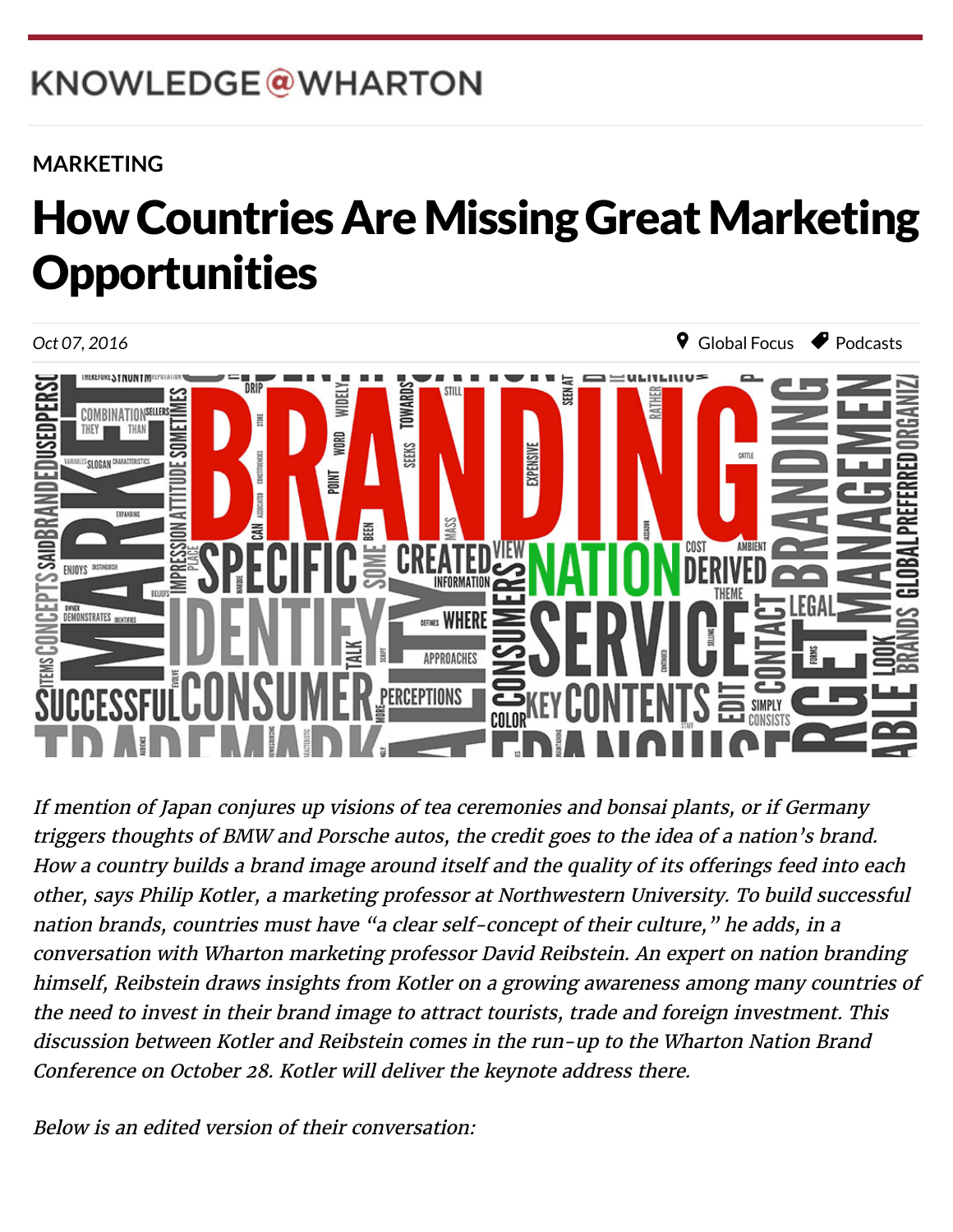**David Reibstein:** Professor Phil Kotler has published more textbooks and sold more textbooks than anyone else in the field of marketing. If you are a student of marketing, or if you are a practitioner of marketing, you are very familiar with the work of professor Kotler. If there was such a thing as the Nobel Prize in marketing, Dr. Kotler would be right at the top of that list and would be awarded that prize. Phil, glad to have you with us. I'm curious to ask you a bunch of questions that are related to the topic of nation branding that we will be covering in this conference.

**Philip Kotler:** I'm happy to be here, Dave. I have had a long-term interest in the marketing of nations.

**Reibstein:** You have authored dozens of books. One of them is titled The Marketing of Nations. What was your motivation for writing that book?

**Kotler:** We always thought of marketing as a field dealing with the marketing of products and services. At the Kellogg School, we started a movement called "The broadening of the concept of marketing." We said that marketing theory and practice can be applied in many other areas  $$ to the marketing of cities, social causes, personalities and celebrities and even nations. There was even an article in *Harvard Business Review* with the title, "Marketing is Everything." So I guess we got carried off with that idea.

I had published "Marketing Places" as a book and to emphasize not nations, but cities and possibly regions. I was conscious that, however, nations compete very much. Every nation has an image. Every nation is a brand and the brand image affects how well its companies can compete. For example, if you are going to buy a TV set  $-$  if it's made in Japan or South Korea, you're going to buy it. If it's made in Nigeria, you will have to be more careful about the quality. So there is an image that the nation projects about certain projects, products and the quality that it would [have] and so on.

When I wrote the book, it was called "The Marketing of Nations" and it was basically an economic development book, because I did emphasize that it's important for a nation not only to assess its attributes — positive and negative — and then just do what it can with those, but it has to develop and evolve into a better and better place. I spent a lot of time in the book showing how a nation should choose carefully the industries that it wants to be known about and do a great job with its lead industries. It also should work with its people to participate in the concept of its nation — what is its character and culture — and be able to project that.

**Reibstein:** You refer to the marketing of nations. I have often used the expressions, "A nation's brand." Are those one and the same? Or, how do you see those as distinct?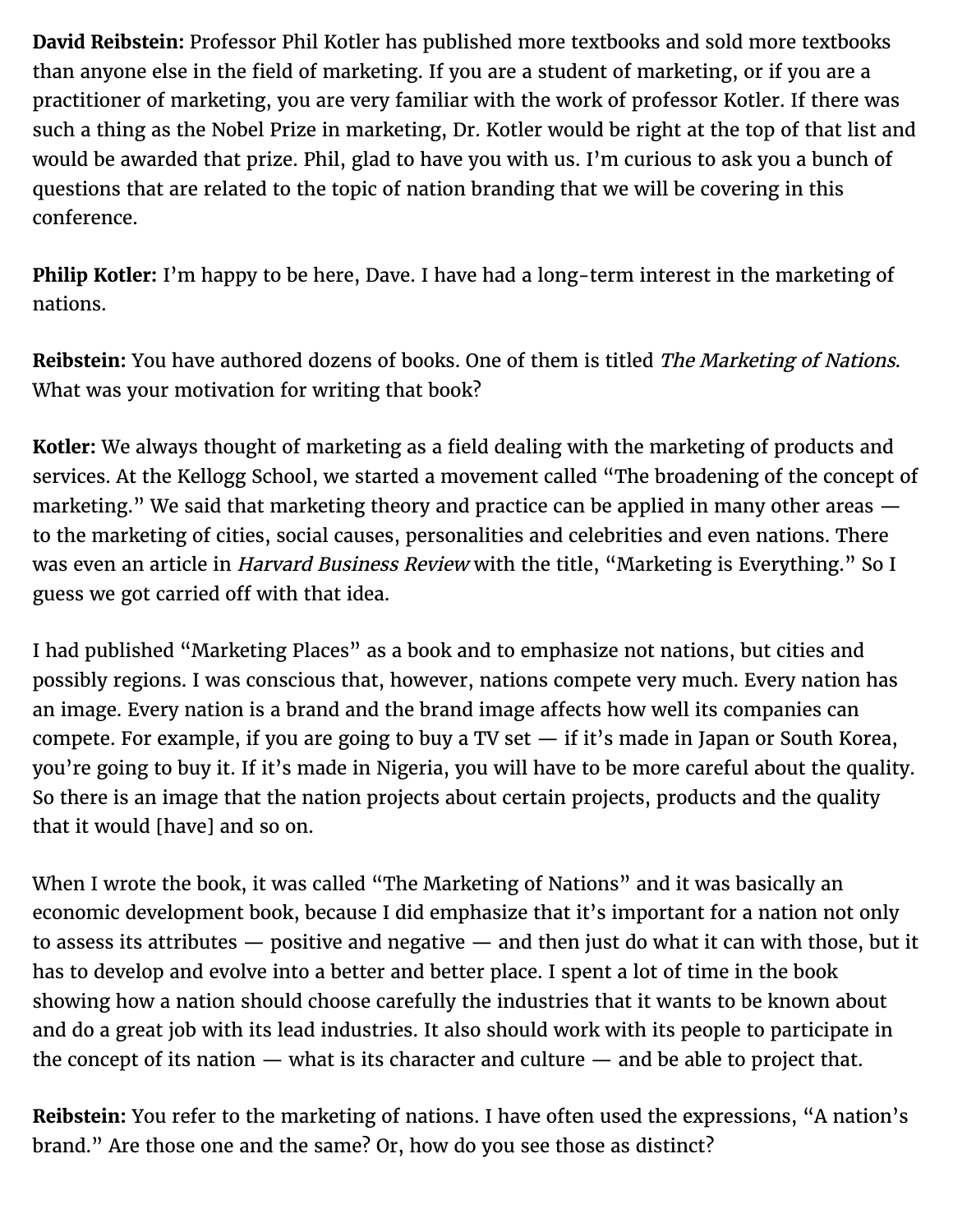**Kotler:** I see them as distinct. I see marketing as a larger concept in branding. You're going to do marketing as a startup company, even before you have any brand. You will continue to do many other things besides branding after you start up your company, because branding is … one of the tools of marketing. Marketing makes other decisions — not only prices, sales locations, product features, how many products to have and which ones should be branded. Branding is a skill set that marketers use to strengthen the preference for their particular offering in the market.

### **"The countries good at nation branding are the ones that have developed a very clear selfconcept of their culture."**

**Reibstein:** I do agree with you. Marketing and branding are different, although they're highly related in the sense that as we do the marketing of a nation or of a product, it helps develop what that brand is. Which countries do you think are doing the best job of marketing themselves?

**Kotler:** Your own recent work is going to open up our eyes to the countries that are considered "best countries." Obviously, that's an answer to the question of which countries are doing the best job.

It will overlap with 10 nations that were identified in your work as "best nations." But I will start with this point, that there are some nations that spend a lot of time on tourism. They need to do that. I am thinking of the Bahamas and Brazil and Bali. They all are saying that their place is very attractive, or the beaches are better in the Bahamas than somewhere else. That is the starting point for trying to market something about a country, [and provide] some reason to come to that country. The tourism part leads the country to clean up its act, so that it leaves a good impression. It knows every visitor ought to leave with a good impression. To answer your question about [which] countries are good at it, they are the ones that have developed a very clear self-concept of their culture.

For example, [consider] the Japanese culture — we think of their tea ceremonies, the bonsai trees and Samurai legends and so on. Storytelling is a big part of conveying the nature of a country. Different countries have their [own] stories. For example, Scandinavian countries  $$ we think of them as very good people, very sensible, very good negotiators, very unbiased and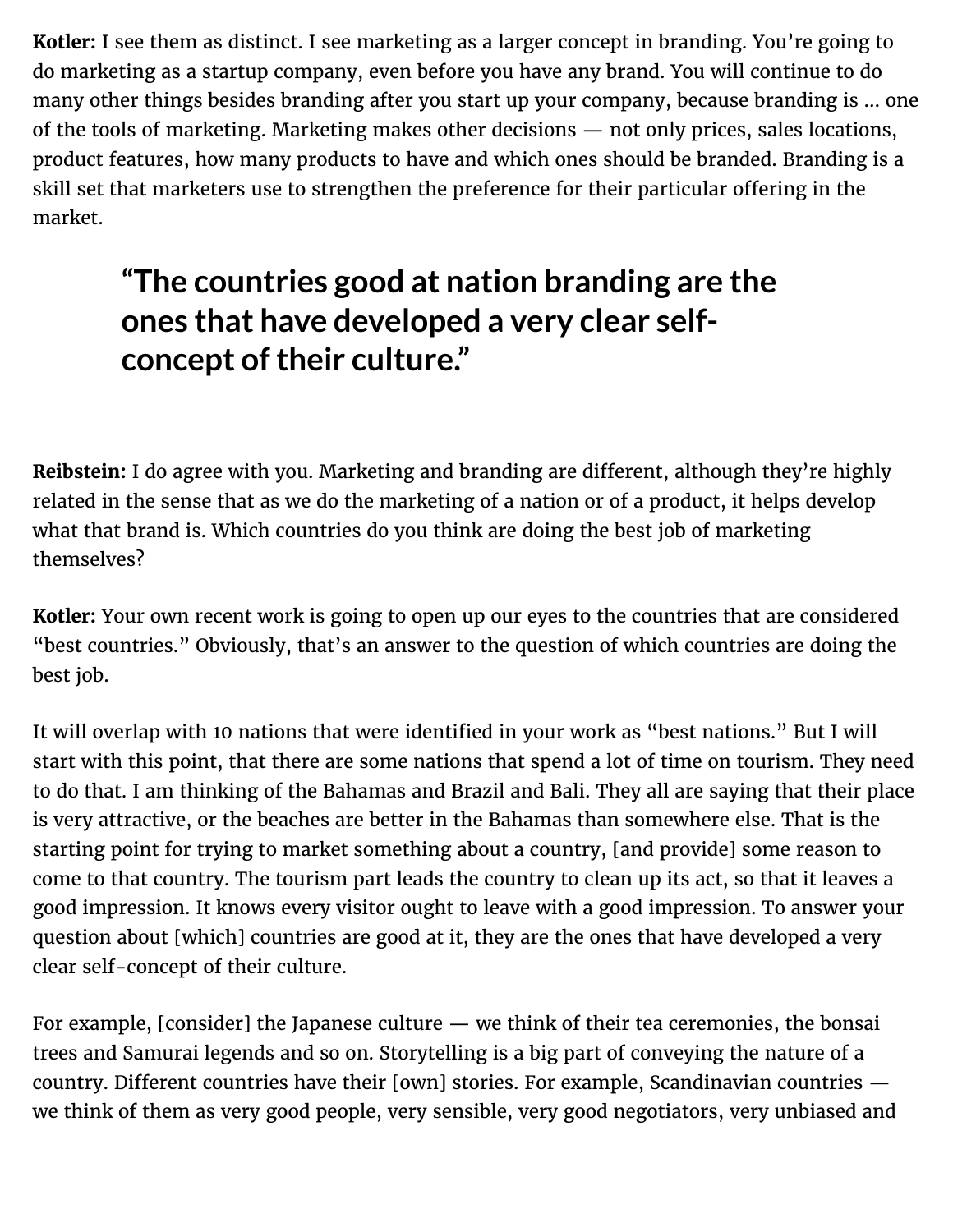so on and so forth. I think the job is really this — for a country to figure out what its culture and character are all about and then to do the branding work to transmit that idea to other people.

**Reibstein:** When you think of doing marketing for a nation, one could easily think about some advertising campaigns. [They vary from] "I Love New York," which is on a statewide basis, to tourism bureaus that feature their own nations and why you should come, or see this particular site. But I suspect that the marketing of a nation is beyond just the advertising. I heard you say something about cleaning up one's act and some self-concept. Are there other things that a nation can and should do to market itself?

**Kotler:** I would be in favor of each nation appointing a brand manager.

**Reibstein:** Interesting.

**Kotler:** Ireland once had a minister of marketing — could have been called a minister of branding — who handled three things. First, [the country] handled the problem of attracting tourists, so the tourism operation was under the minister of marketing. The second was foreign investment, or bringing companies to come into Ireland as their base of operations. The third was to market Irish goods, like Irish whiskey and Irish lace (its famed needlework) around the world.

# **"The job is for a country to figure out what its culture and character are all about and then to do the branding work to transmit that idea to other people."**

Whether you call it a minister of marketing or a brand manager, wouldn't it be nice to put someone in the state department or the department of commerce, who is tracking the brand and even measuring brand equity, because you hope the brand equity is improving, going up. I don't know of any nation that now has a responsibility center for checking on whether they're improving their image or not. But I would make an argument for doing that.

**Reibstein:** I would strongly agree. Is that currently being handled today in the U.S. within the department of commerce? Or do you think it's not even being handled directly?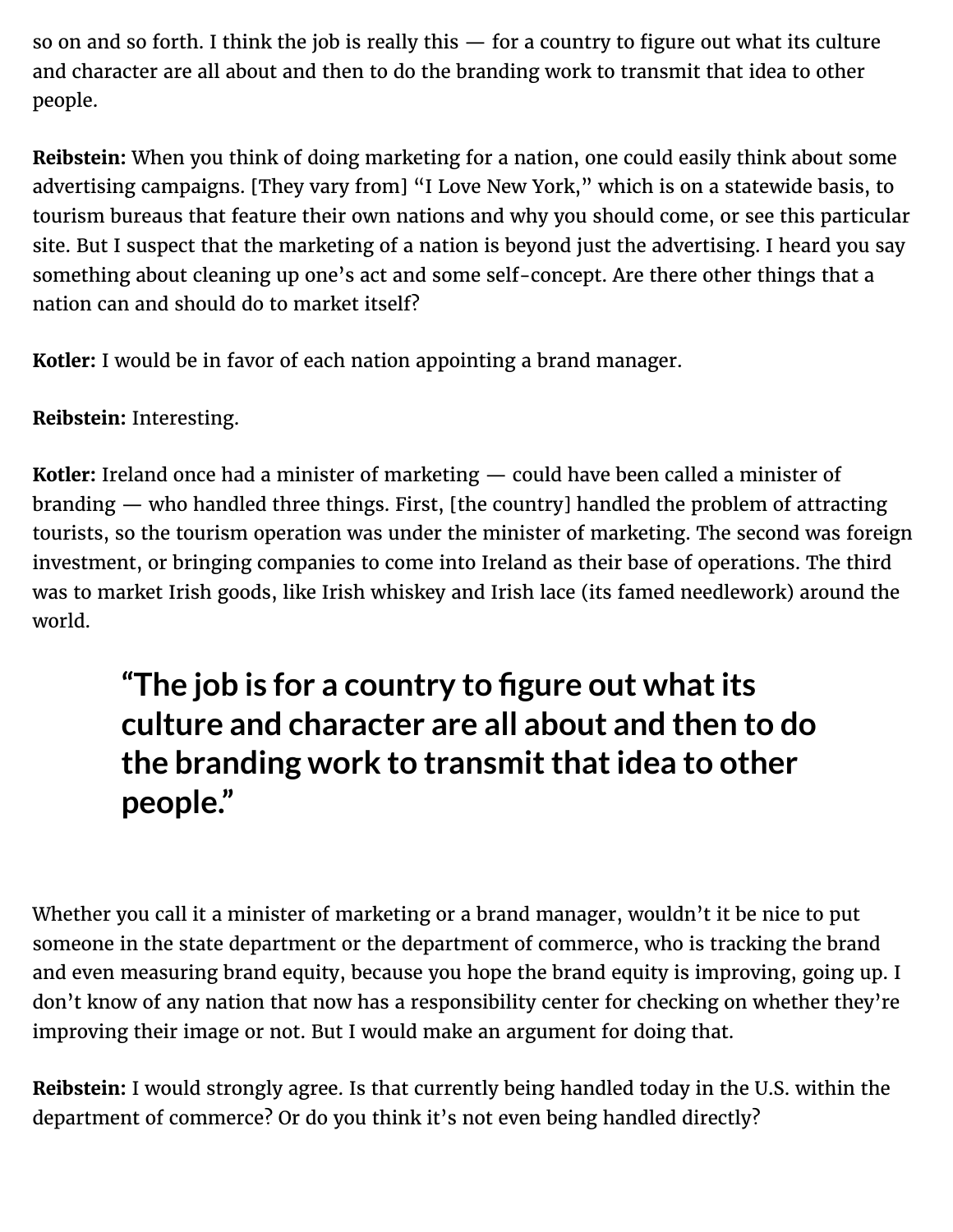**Kotler:** I don't think it's being handled. One of the problems is — no matter how much good and strong brand building you can do, all kinds of things will happen that will upset and even contradict the brand you're trying to build. You know the situation in our own election, where the two big candidates are marketing very different images of the country.

One saying, "It's a great country now" and the other saying, "It isn't, but let's change it to become a great country." The job is going to be a very tough one because there won't be much in the way of measures and controls by the brand manager to stop certain things being said. Maybe that's why countries don't seem to entrust brand management to any one center or department.

**Reibstein:** Well, so much of government is run by non-business people, it's just not the natural thing for them to be thinking about. What I loved about your earlier answer is it's beyond tourism; it's foreign direct investment and foreign trade as well, which are directly affected by the image of the nation. Those may or may not appeal to the consumer. There might be businesses it's appealing to. I note in particular the campaign going on in India right now of "Make in India" not "Made in India." It is trying to attract other businesses to come and produce goods in India and probably draw them away from China. I don't know if you have looked at that campaign at all and if you have any thoughts about it?

**Kotler:** I wish I knew more about their current campaign. They now have a very exceptional prime minister (Narendra Modi), who is supported and creative in his efforts to compete with other countries. I believe they have a good slogan. The tools consist of, of course, some advertising — but remember, they're trying to attract foreign investors. Advertising merely opens the start. It's not much beyond that.

**Reibstein:** Right. It's a whole host of other marketing activities beyond advertising, for sure.

**Kotler:** Yes. Because any company that may consider entering India has so much to consider. Are the skill sets there? Is the safety and the security of the country assured or is it one subject to a lot of terrorism? There are so many considerations that it's a negotiation, really, between India and the company to ensure that company of a good place there.

**Reibstein:** Phil, I have a hypothesis — a nation's brand often is derived from the products that are produced there and are known for that part of the country or that part of the world. For example, Germany has a great brand, it was the No. 1 brand in my study and I believe a great deal of that is driven  $-$  if I could use the expression "driven"  $-$  by the auto industry. Brands like Mercedes, BMW, Audi and Porsche  $-$  they all affect the brand of a nation. How much do the products that come from a nation affect the brand of a nation?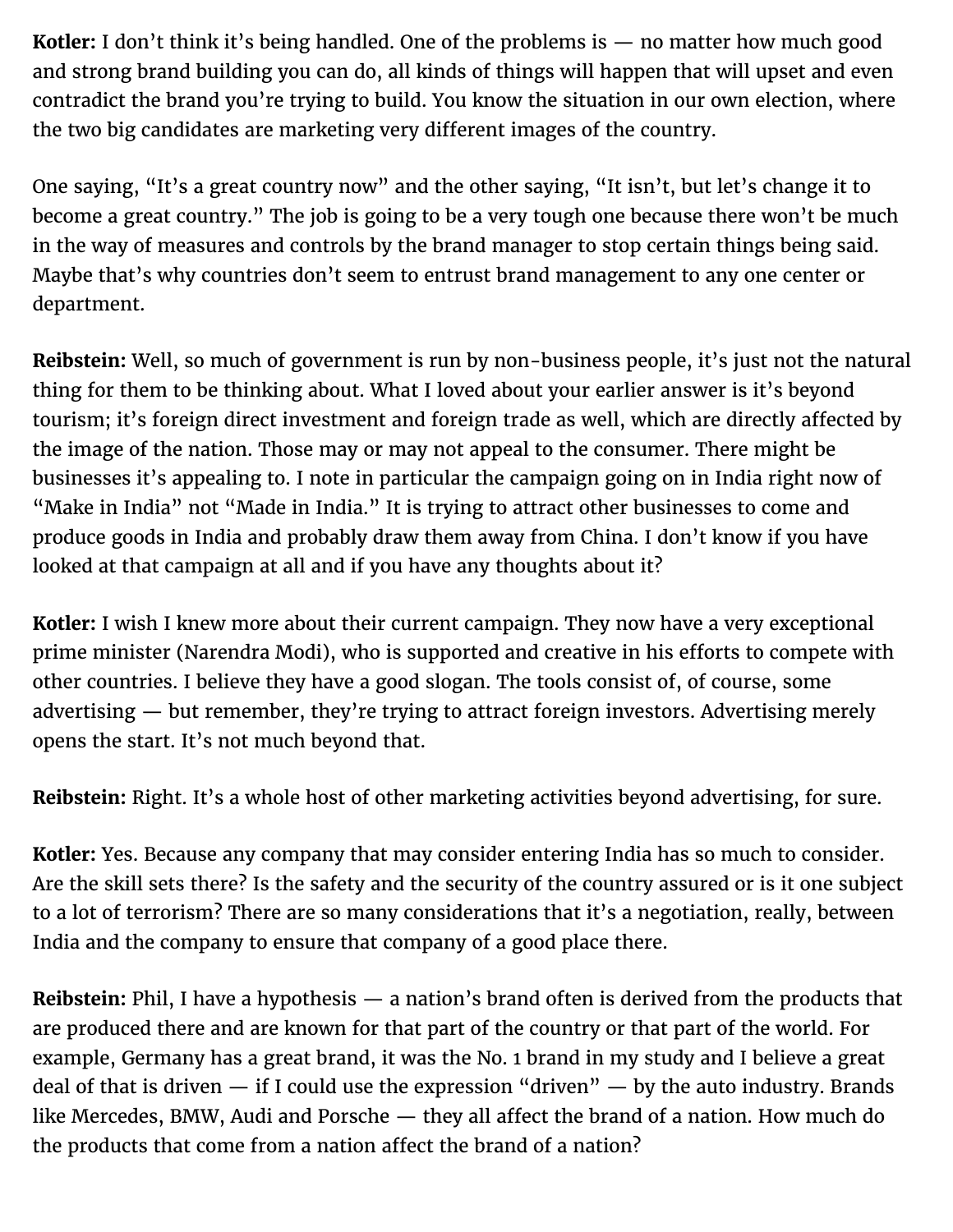**Kotler:** They do very much. We have a term in marketing that you know about called "country of origin." Every country creates certain impressions on buyers.

Let's take Italy. Italy normally has a very good name for its products. I mean, you can have someone make a leather jacket in a country that has not much of an image. But it goes to Italy next for them to add something and then they say, "Made in Italy." If they say that, immediately, the price doubles and triples. Many countries carry the image of being very good in a certain class of product. It could be shoes, or clothing, or electronics. We're very good in our image in the United States about technology and the whole Silicon Valley [image] and creativity.

# **"You know the situation in our own election, where the two big candidates are marketing very different images of the country."**

That means that certain nations will be specialized [in specific industries] and it's important for them to select their industries. "What industries are we capable of developing to such a high level that its products will be demanded or at least sold around the world and have good feedback for the image of our country?" That's the issue, basically.

**Reibstein:** As I hear you talk about that, I start thinking that it's probably somewhat recursive. You use the expression "country of origin," and there are some products that do better because of their country of origin. I'm going to buy this car because it comes from Germany; I'm going to buy this wine because it comes from France; or these shoes because they come from Italy. I use the expression, "It is recursive," because that's the country having an impact on the sales of the product. I'm thinking [also] about how the sales of a product have an impact on the image of that country. It goes sort of in both directions, which I find interesting.

**Kotler:** When you mention the wine industry, we always think of France first and should, in a sense. But many other places have noticed the value of having a wine industry and have worked very hard to get the seeds and develop really good products. I'm thinking of Australia, New Zealand, and even New York state in building a wine industry. So can you imagine the challenge of a country that doesn't have a particular industry, but for some reason believes it can develop one that's important for world sales? But it should be very careful to be sure of its competition.